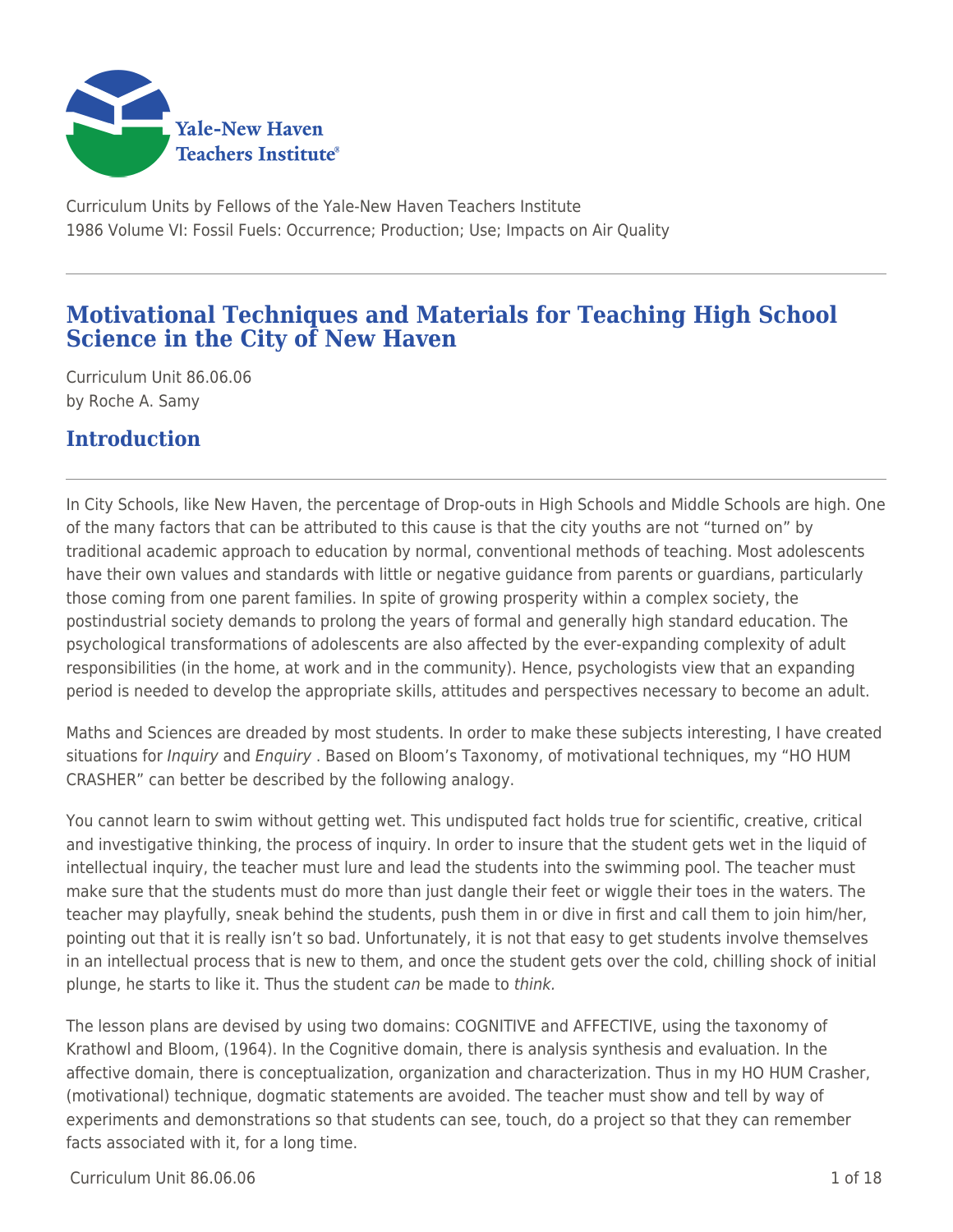### *Lesson Plans & Classroom Activities:*

These plans are developed with "show and tell" activities, experiments, demonstrations or projects. The fields covered to teach are physical sciences, life sciences and earth sciences and chemistry. The topic outline will include: 1) Objective or Problem, 2) Invitation-Capsule Lesson or Technique to get started in class, 3). Stimulation, simulation, experiment, demonstration capsule lesson, 4). Evaluation vocabulary, questions, crossword puzzles, 5). appendices, diagrams & illustrations and 6 )bibliography & references.

### *Teachers' Philosophy:*

When a teacher's aspirations for himself and his pupils remain dynamic and open-minded, new aims and hopes emerge, and older ones deepen and mature. The really alive teacher continually confronts the challenge of reformulating and enriching his educational objectives. This may be one of the reasons why many of us find teaching so exciting and rewarding. As a concerned teacher, I would have at least achieved my annual goal if I have shaped the student to be his own teacher to survive in this problem filled world. I would also expect and hope that my pupils will know, do and value many things in June that they didn't (and perhaps couldn't) know, do or value in September. I hope my other fellow teachers would agree with me in this hopeful expectation.

# **QUO VADIS!**

## **Capsule Lesson No. 1**

### *Air Pollution and its Effects on Human Lungs*

#### *Problem Questions*

- 1). How do you breathe?
- 2). What parts of your body are involved?
- 3). What particles go into your lungs?
- 4). How does pollution affect you?
- 5). How can you make your lungs healthy and safe?

*Objective After the demonstration and instruction of the previous Capsule Lesson, the students should be able to make a model of human lungs out of a one liter plastic bottle, with two balloons and two drinking straws. A sealed rubber sheet at the bottom would act as a diaphragm.* The students should be able to demonstrate and explain:

Curriculum Unit 86.06.06 2 of 18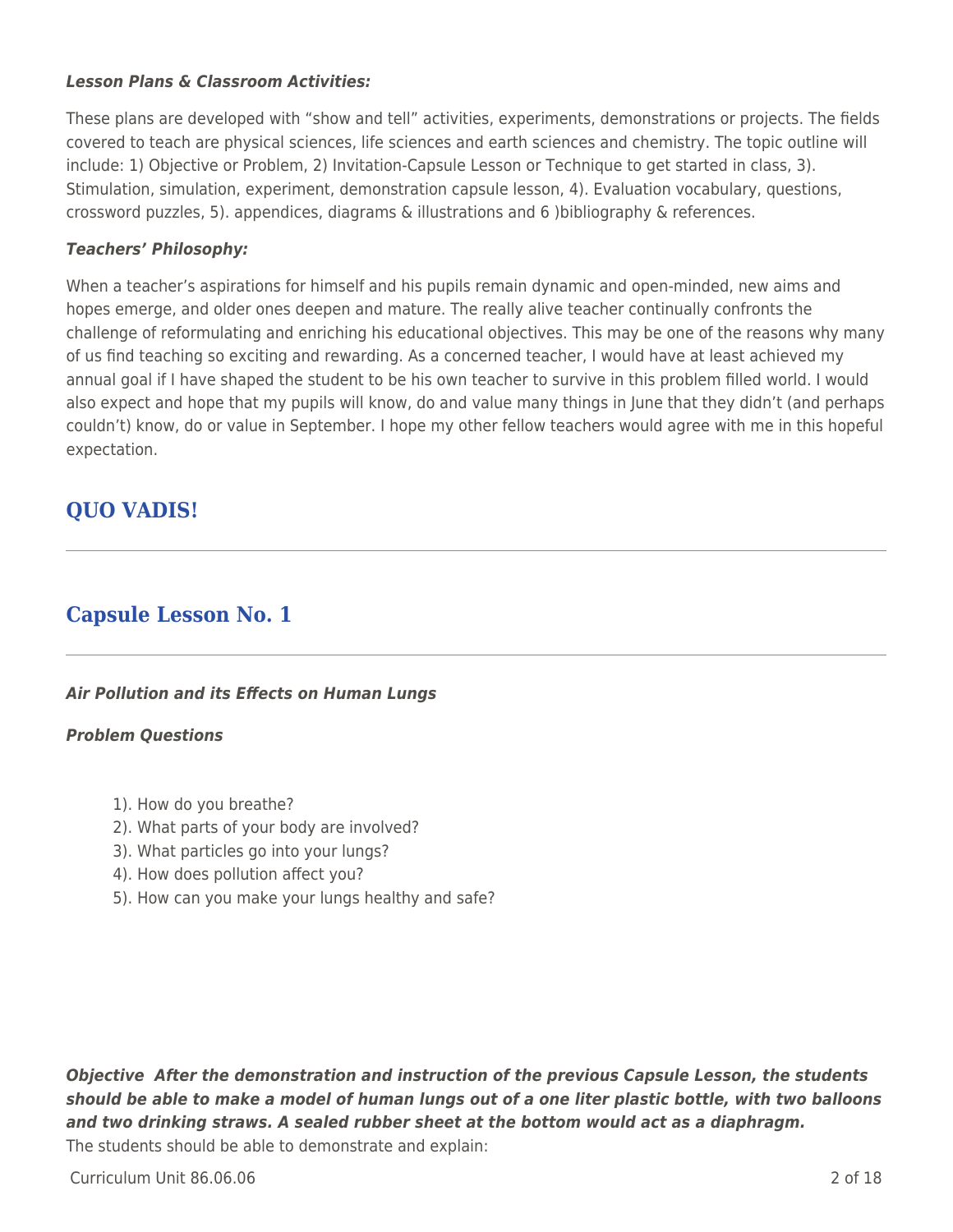1). The role of diaphragm, lungs, ribs and air pressure.

2). The bodys ability to breathe depends upon producing different air pressures between the air inside the lung and outside.

3). The diaphragm is a sheet of muscle that stretches across the body and separates the chest cavity from the abdomen.

4). The diaphragm controls the air pressure within the chest cavity.

5). Lowering of the diaphragm causes expansion of the chest which then expands the lungs, thereby decreasing the air pressure in the lungs.

6). The reverse happens when the diaphragm is pushed up making the chest cavity smaller, thereby increasing the air pressure. This will compress the lungs and the air is pushed out. 7) Air Pollution affects the lungs.

8). Smoke, dust, pollen, coal dust, and other harmful particles floating in the air can enter the body when you inhale and thus can cause problems.

9). Understanding of how the lungs work when you breathe (different levels of air pressure) will help students consider and think why on certain days of *inversion* people with respiratory diseases are warned not to venture outdoors.

### *Evaluation:*

Vocabulary

1) Diaphragm 6) Anthracosis

2) Lungs 20 Eungs 20 Eung (coal dust) 3) Ribs 8) Pollen (allergy)

4) Air Pressure 9) Inversion

5) Air Pollution 10) Respiratory Diseases.

## *Questions:*

How & Why?

- 1). Describe what happens when you breathe in (inhale) and breathe out (exhale).
- 2). What kind of materials or particulates are present in polluted air?
- 3). What is anthracite?

4). Anthracosis is an occupational disease and several people die due to this black lung disease. Where do you think this disease is found and what kind of occupation do you find this disease?

5). What happens when you have an accident and your diaphragm ruptures?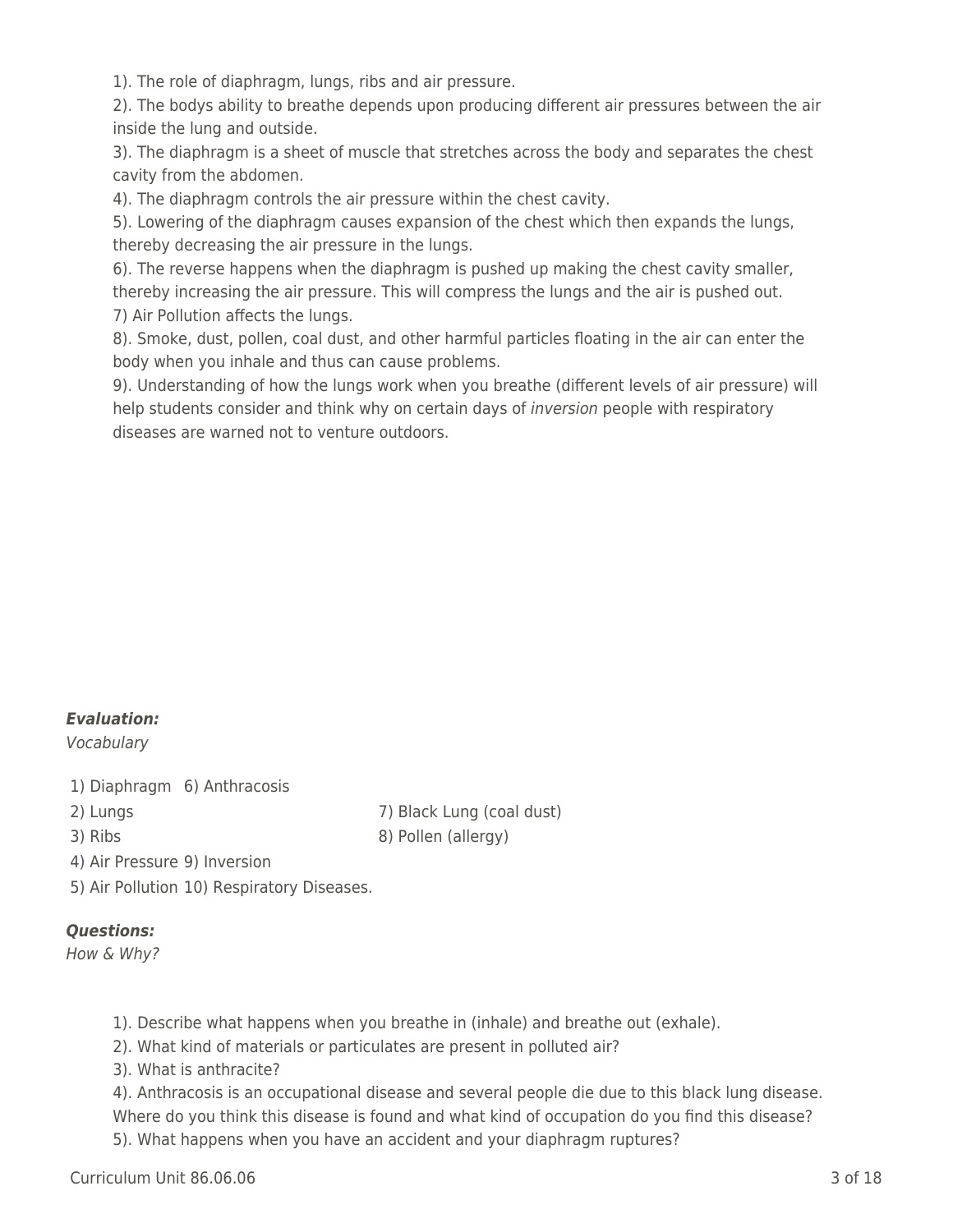6). What are the poisonous chemicals found in the polluted air and from where did they originate?

- 7). Name some diseases that affect the lungs?
- 8) How large or how big are your lungs?

# *Capsule Lesson No.2*

### *Measuring Tidal Volume-Lung Capacity (Human Lungs)*

How to set up an experiment to measure lung capacity

You will need a one-gallon jug or bottle, a large graduated cylinder or a large measuring cup, a two hole rubber stopper to fit the jug, glass tubing (to fit through the holes of the stopper), rubber tubing to fit around the glass tubing, pencil and notebook for record keeping and a graph paper.

Set up the apparatus as shown in Appendix B.

Use bent glass tubes and insert the tubing into the stopper after lubricating the tubes with water or soap solution. It is best to lubricate the holes in the stopper as well. Insert the glass tubes with a very gentle turning motion. Prior to inserting the stopper, fill the jug to about 3/4 of water and slightly color it with safe food color.

Ask one of the students to exhale normally into the rubber tube. The pressure of the exhaled air will force water from the jug into the graduated cylinder. Record how much water passes into the cylinder. This is a measure of the student's TIDAL VOLUME. Repeat the experiment for every student in class. You may also want to collect data of measurements by subject group athletes, nonathletes, students of various heights, or ages, smokers or non-smokers, etc. Ask the students to draw a graph and try to plot and pick out the various subject groups mentioned above.

In this activity, the students will focus on one breathing process that they can measure and that may play a role in habitat adaptations like mountain living or high altitudes, several hundreds of feet above sea level. This procedure has to do with how much air is inhaled (or exhaled) with each breath. This measurement is what scientists call as tidal volume.

Unlike total lung capacity, the total space that can be filled in the lungs-tidal volume is a measurement of only that amount of air that ebbs and flows with breathing. This can be compared to measuring the tides of an ocean. The only difference here is that you are not measuring all the water in the ocean but only the water that runs up the beach at high tide and down the beach at low tide.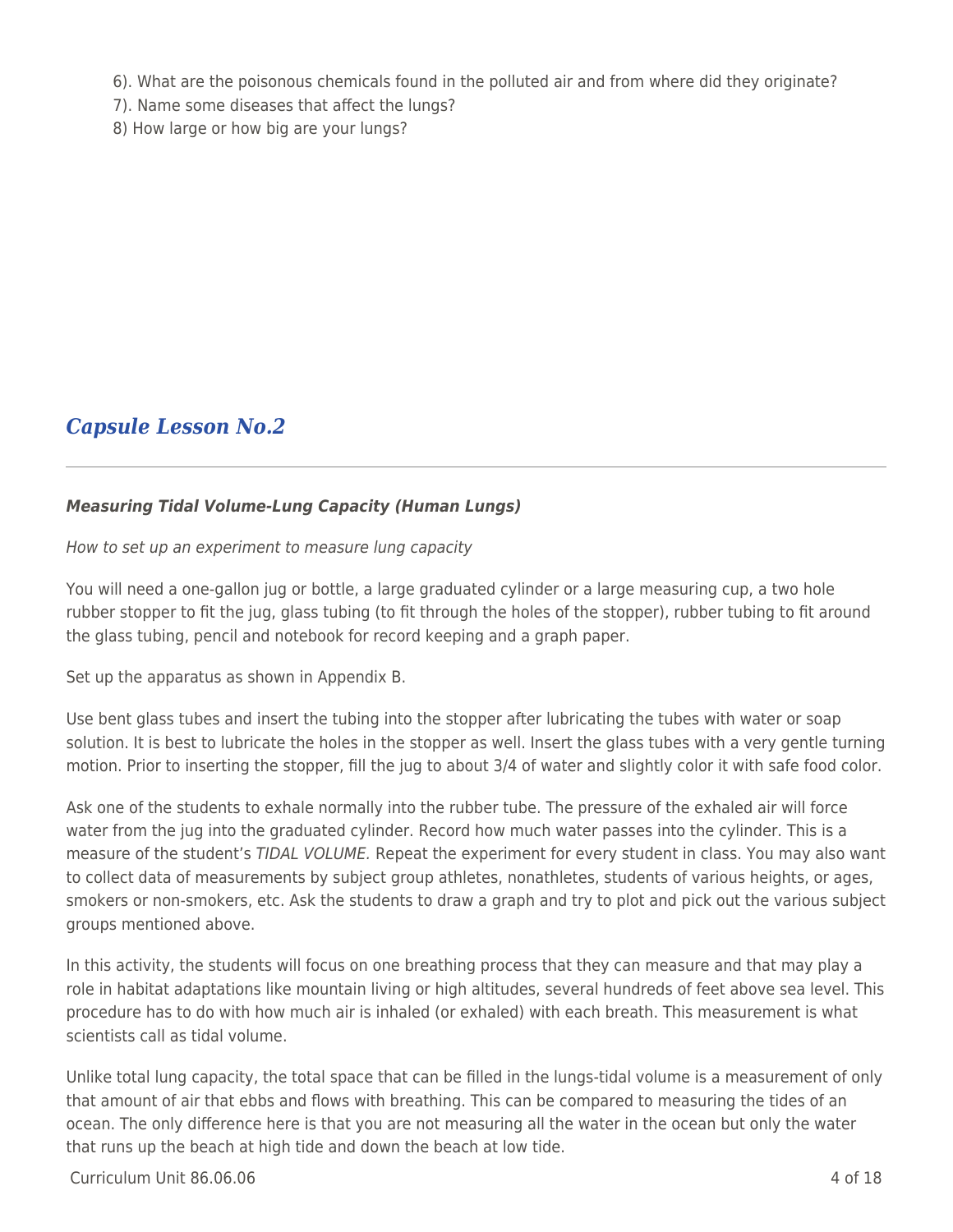### *Scientific Facts That Students May Be Interested*

1). It has been found that the lungs of Peruvian Indians who live in the high altitudes of the Andes Mountains hold more air than do the lungs of people who live at sea level.

2). Small animals including rats and mice have more red blood cells than rats and mice that live in the valley or lowlands.

3). When athletes run long distances at high altitudes track coaches have found that the athletes trained at high altitudes run faster than do athletes trained at low altitudes.

### *Evaluation:*

Questions:

- 1). What do the above three facts have in common?
- 2). What does adaptation to habitat mean?
- 3). How can you measure your lung capacity?
- 4). What is the average tidal volume of all the class?
- 5). What is the average tidal volume of each of the groups?
- 6). What is the apparent relationship between tidal volume and "life style" of:
	- a) athletes
	- \_\_\_\_ b) smokers
	- c) students having cold
	- d) different ages of students.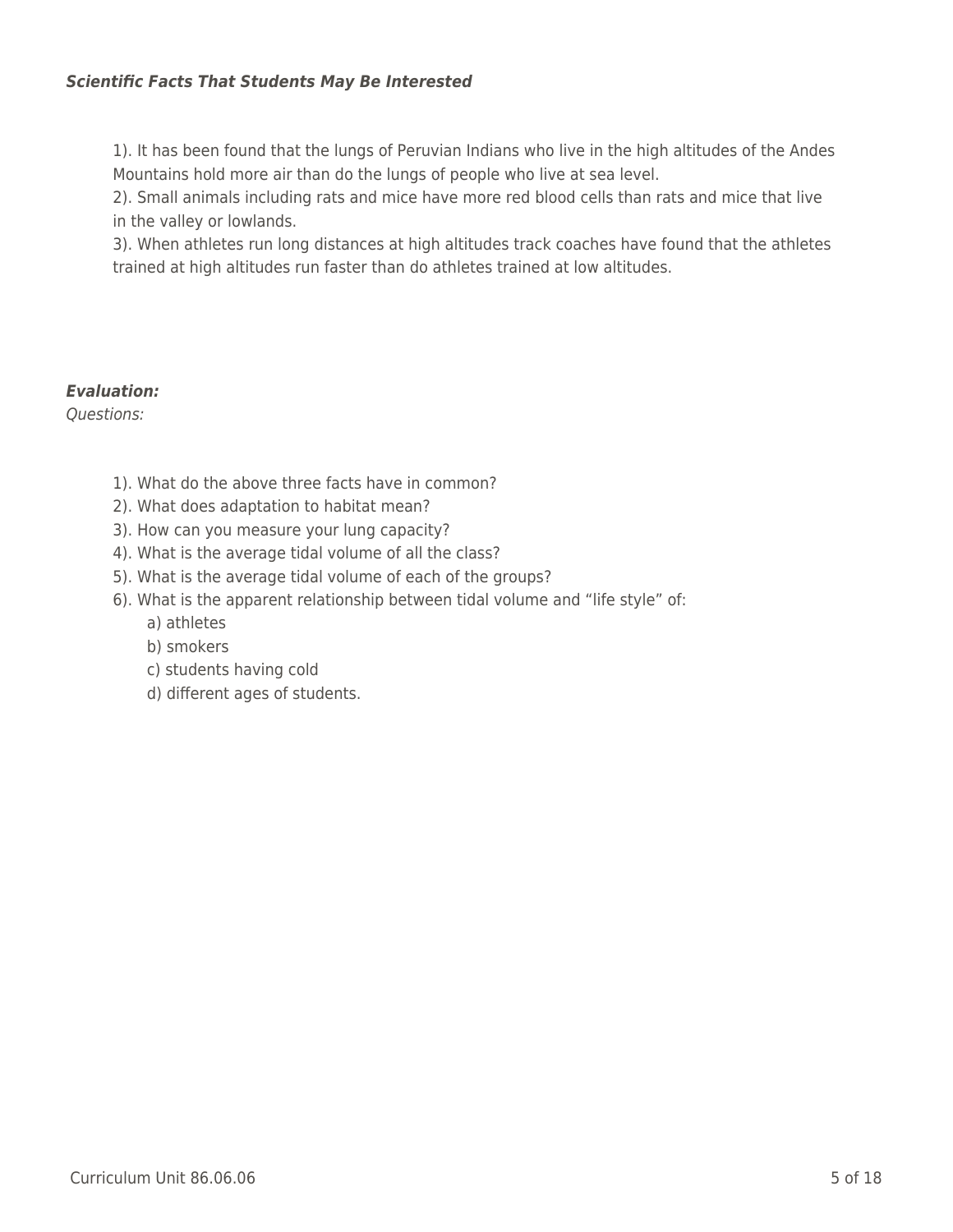## *Capsule Lesson No. 3*

#### *Classroom Activity*

How to Test Relative Humidity:

Activities for monitoring Weather and Climate Tests like these can encourage students on the awareness of pollution.

### *Objective After performing this experiment, the students can demonstrate and explain a simple test of relative humidity on the school grounds, different sections of the school building or different classrooms.*

The material needed is Blue Cobalt Chloride Paper (available in most drug stores or chemical supply stores.). This paper can be utilized in making a simple test of relative humidity on the school grounds. Fasten the strips of paper with spring clamp type of clothes pin to various or minutes it takes for the paper to change color from blue to whitish grey or pink.

This technique can be tried by students in a variety of locations such as under a tree, in a hole in the ground, down a sewer opening, under rocks, in the bathroom etc. The students should monitor relative humidity at different times of the day and on different days.

#### *Questions:*

- 1). What is the importance of Relative Humidity?
- 2). How would you feel when the humidity is high?
- 3). What should be the ideal or comfortable humidity?

## *Capsule Lesson No. 4*

#### *Class Activity* **:** *How to measure Wind Speed and Direction:*

### *Objective As the class begins its exploration of Air Pollution, these factors will be better understood and measured by the students.*

Measurement of Wind speed can be determined by several classroom-made devices. One of these is a simple pinwheel made from either paper or plastic.

*Project The teacher can have the students make four cuts in a sheet of paper or plastic that is 5" square. Each cut should be made so that it moves from one of the four corners and stops just short of the center point of the paper or plastic. The four corners are bent toward the center, and*

 $C$ urriculum Unit 86.06.06  $\overline{6}$  of 18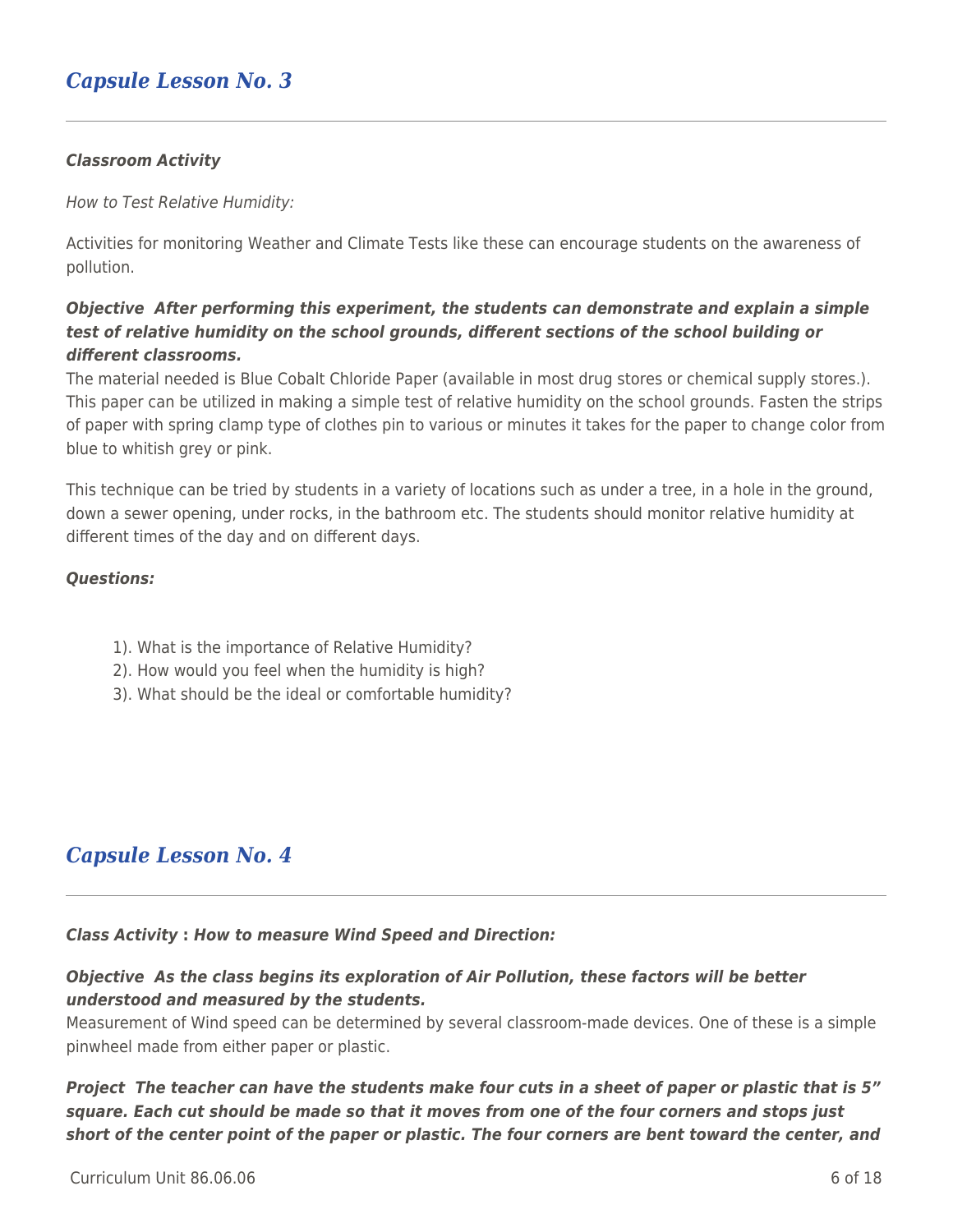*a pin is pushed through the five holes (one in each corner and one in the center) to form a pin wheel. The pin should be pushed into the eraser end of a pencil or through the side of a drinking straw. One of the pin-wheel blades should be marked so that it will be easy to count the revolutions of the pinwheel. The pinwheel can be calibrated by having the class ride on a school bus.*

The driver of the bus can be instructed to drive the bus at five, ten, fifteen and twenty miles per hour.

The number of revolutions of the pinwheel at each successive speed can be measured by the students. They will then be able to estimate the speed of wind by counting the number of turns the pinwheel makes.

#### *Evaluation:*

Questions:

- 1). Why do you think Wind Speed is important in your understanding of Weather?
- 2). If you look at the Newspaper under the Weather column, what data do you usually see?
- 3). Other important data from National Weather Service Office in Stratford include temperature, humidity, precipitation, barometer and rainfall. Describe the importance of each one of the data?

## *Capsule Lesson No 5*

#### *Activity: Greenhouse Effect*

In order to set up this experiment, you will need a 150 watt, reflector faced, flood light lamp or Infra Red Heater lamp, a lampstand and a glass or thick plastic sheet.

#### *Objective After this activity the students will be able to explain and describe:*

- 1) What a greenhouse effect is;
- 2) What are the causes of greenhouse effect;
- 3) What the dangers and concerns are;
- 4) What should be done to remedy or control this greenhouse effect.

### *Experiment Attach a 150 watt, reflector faced incandescent lamp or an Infra Red Heater Bulb to a lampstand.*

Place the palm of your hand about 10" to 12" above the lamp and switch on the lamp.

Curriculum Unit 86.06.06 7 of 18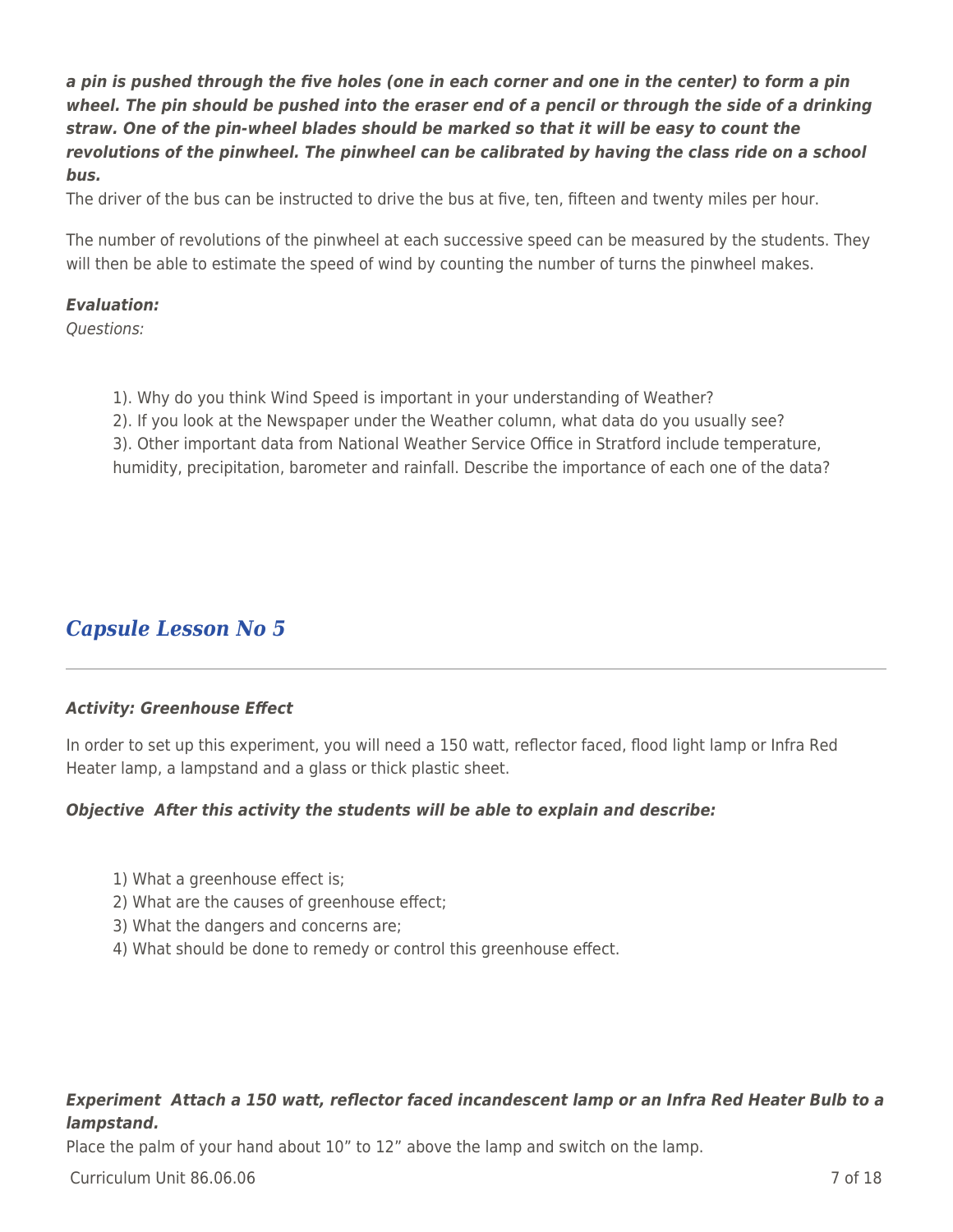Scientists and meteorologists note that on a worldwide scale the CO2 in the air has increased by about 25% in the past 100 years. There is a concern all over, that this increase in temperature due to CO2 may melt the ice caps, glaciers and ice mountains in the north (Alaska, Greenland etc.), raise the sea level and may drown Long

#### *Evaluation:*

Vocabulary: Define or use each of the following words in a sentence so as to bring out the meaning of each word:

- 1). Greenhouse Effect. The contraction of the God in the God in the God in the God in the God in the God in the God in the God in the God in the God in the God in the God in the God in the God in the God in the God in the
- 
- 3). Thermal Radiation. The control of the state and state and state and state and state and state and state and state and state and state and state and state and state and state and state and state and state and state and
- 4). Passive Solar Heating. 9). CO2Balance.
	-
- 5). Electromagnetic Spectrum. 10). Wavelength.

Island, New YOrk, New Jersey and New Haven.

#### *Questions*

 $C$ urriculum Unit 86.06.06  $\overline{8}$  of 18

Then place a thick sheet of glass or plastic between the lamp and the palm of your hand. Then flash it in and out after every few seconds. You will feel the heat when there is no glass barrier but there is less or no heat when the glass or plastic barrier is held. In other words, the barrier does not emit the thermal infra red rays, acting like or simulates the carbon dioxide shield. This, exactly what happens in the Greenhouse Effect. Imagine the glass or plastic is made of carbon dioxide and water vapor.

### *Greenhouse Effect or Atmospheric Effect*

*Discussion This term is given to the trapping of heat energy radiated from the sun. The name derives from the solar warming observed in greenhouses although, in actual tact it is the direct result of trapping warmed air under plastic ceiling or thermal glass window. In solar greenhouses or solar houses where glass is used, the sunlight readily transmits through the glass but impedes thermal radiation, thereby trapping heat in the building. This phenomenon of greenhouse effect can be experienced by you when you left your car in the sun on a cool day and returned to find the car overheated. This is the reason why most architects plan passive solar heating structures and buildings with windows on the Southern side or (in the Southern hemisphere on the northern side), so that a large portion of heating needs are supplied by the sun. Windows on the East, West and North are minimized.*

Most if not all substances absorb energy in the form of radiation, convert it into heat and then reradiate the energy. The amount of absorption and reradiation depends on the nature of the substance and the wavelength of radiation. In the atmosphere where we live, the short, visible wavelengths of the electromagnetic spectrum (EMS), are not very much affected but the carbon dioxide and water vapor in the air are absorbed by infra red radiation, (IR). About half of the solar radiation is absorbed by water(oceans and lakes), and land surfaces. These surfaces warm up and emit infra red radiation. The atmosphere in turn warms up and remits IR radiation. That part of the atmosphere's remitted radiation that is directed downward towards the earth is called "counterradiation", which is responsible for the greenhouse effect.

Since there is a continuous exchange of IR between the earth and the atmosphere, the air temperature is higher than normal. This high temperature is further increased by air pollution like burning coal, oil, gas, CO2, etc. The increase in CO2 in the air and reradiation over long periods of time upsets the "heat balance".

- 2). Infra Red Rays. 2012 12:33 [20] The Tags and The Tags and Tags and Tags and Tags and Tags and Tags and Tags and Tags and Tags and Tags and Tags and Tags and Tags and Tags and Tags and Tags and Tags and Tags and Tags an
	-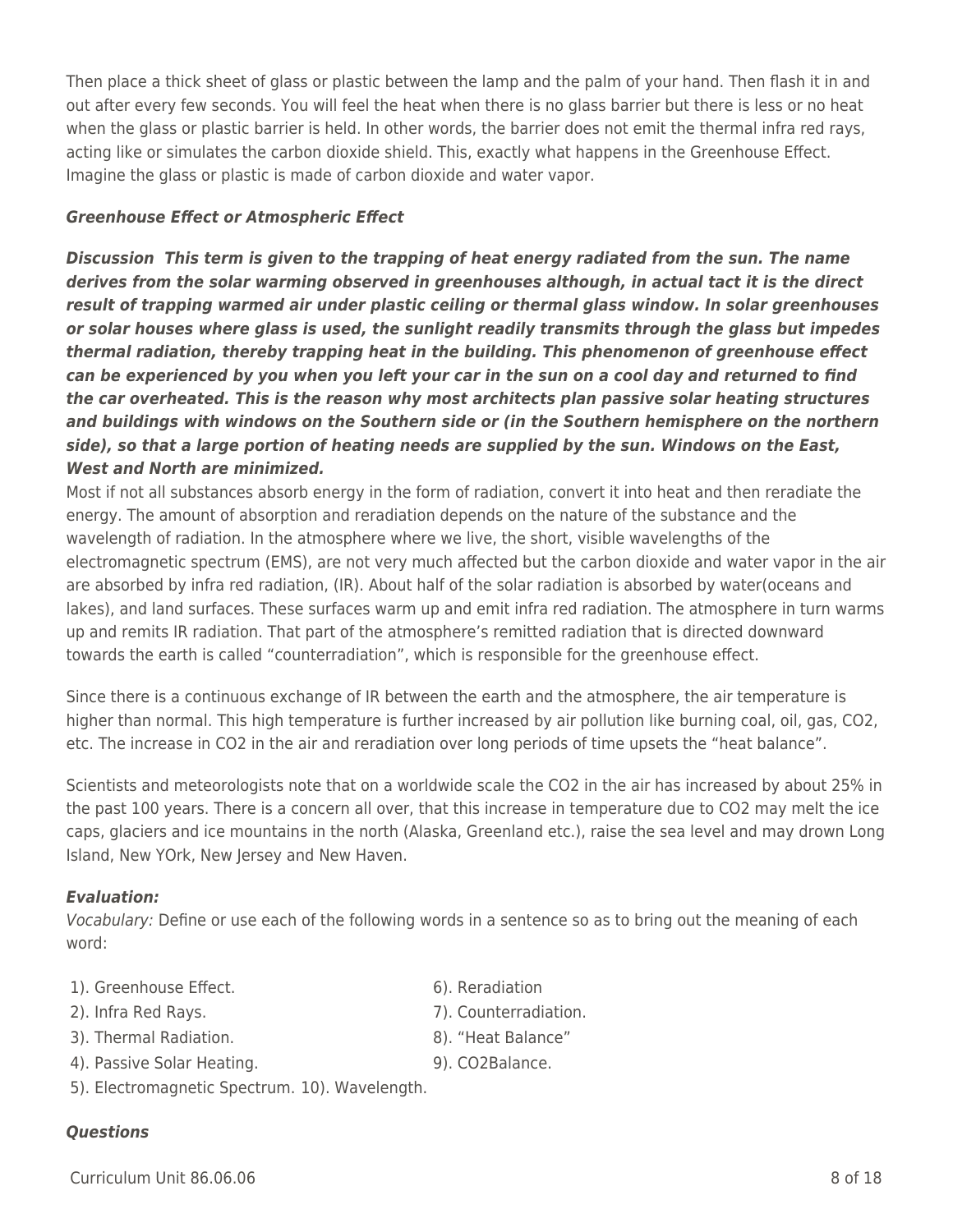1). What do you understand by the term Greenhouse Effect?

2). How do you think CO2 is added to the atmosphere constantly?

3). What are the causes of this addition to the atmosphere?

4). What do you think are the dangers involved by this process?

5). It is known that increases in CO2 increases temperature in atmosphere, causes less rainfall thereby affecting agriculture. Has this anything to do with heat waves, drought and loss of crops and harvest (agriculture) in North Carolina, South Carolina and Georgia during this July/ August of 1986?

6). How can you remedy this problem?

7). Can you suggest solutions so that this kind of problem is not repeated in the future?

## *Capsule Lesson No. 6*

### *Acid Rain*

### *Objective After this activity, the students will be able to explain and describe:*

- 1). What Acid Rain is and how it is formed;
- 2). What the sources of this pollution are;
- 3). What harm is done to animals, plants and the atmosphere including biosphere;
- 4). What steps should be taken to remedy or control the situation.

### *Experiment In order to conduct this experiment, you would need a pH meter and two receptacles or glasses to collect the rain water.*

The rain falling the first few minutes is most acidic. As the rain falls, it washes the atmospheric air, thereby dissolving most if not all the sulfur compounds, nitrogen compounds, fly ash and other particulates, to form the acid rain. Sulfur oxides mix with water to form sulfuric acid. Nitrogen oxides mix with water to form nitric acid. Carbon dioxides mix with water to form carbonic acid.

First collect the rain water that has been falling for the first five minutes. Next collect the rain water after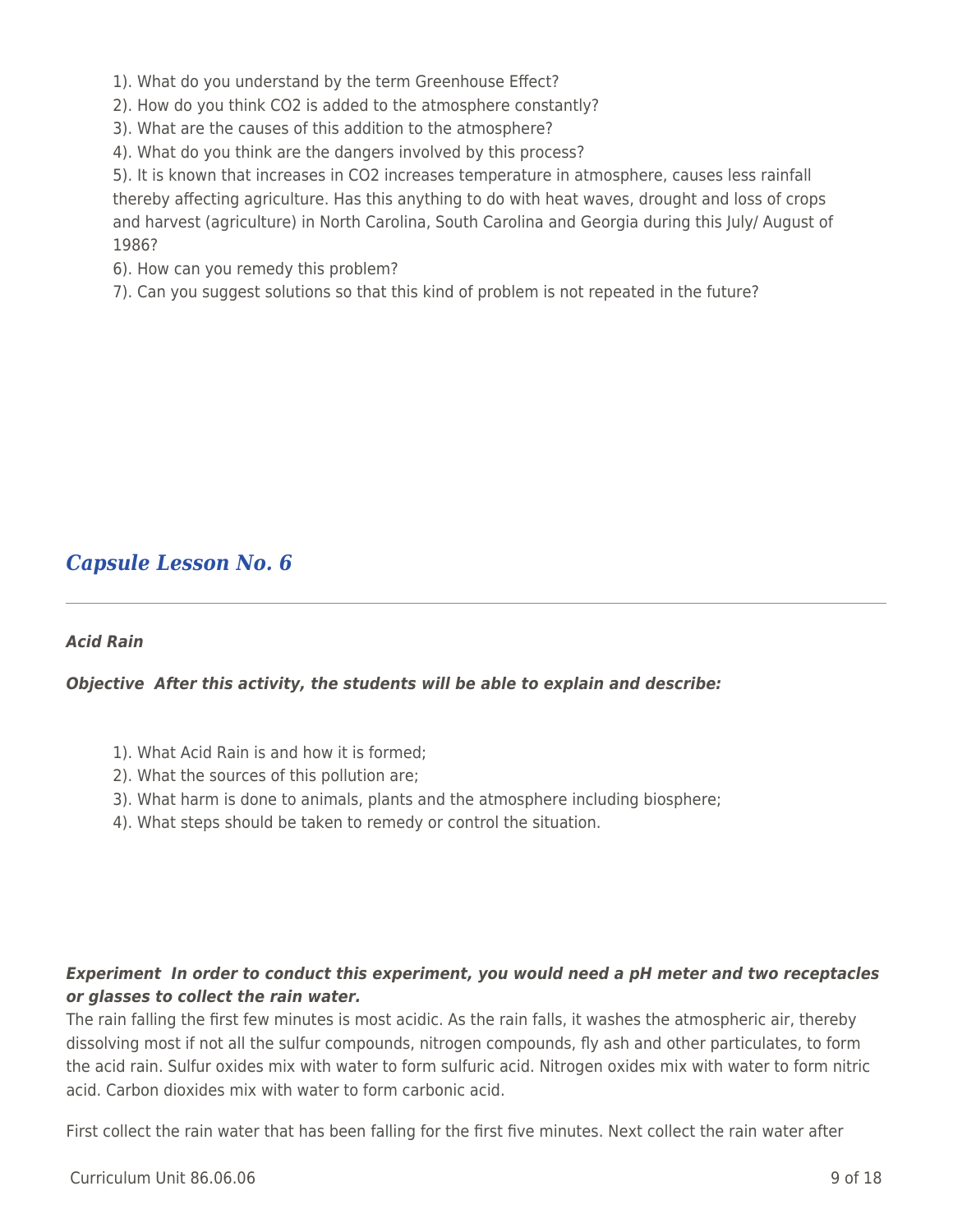thirty minutes, or less, if the rain stops earlier.

Measure the samples of water collected for acidity using a pH meter. The first sample may be between 5.00 to 5.5pH. The second sample of rain water may be 6.5 to 7.00pH, indicating that the first sample is more acidic than the second. You can repeat the experiments three or four times to ensure accuracy by repeating results.

## *Discussion Sulfur dioxide pollutant causes significant loss in crop yield each year. It originates from burning coal, or oil of high sulfur content. This pollutant is notorious for reducing atmospheric visibility, killing plants and rusting metals, and damage to buildings and paint. You might remember that one of the main cause of damage to the Statue of Liberty during the last 100 years was due to acid rain. Sulfur dioxide is also known to cause irritation of eyes, nose, throat and lungs. Of all the studies that have been conducted, more work has been done on the response of plant life to sulfur dioxide than any other air pollutant.*

Nitrogen oxides are formed when burning fuels convert nitrogen and oxygen to nitrogen dioxide. This is an unpleasant smelling brown haze which along with being injurious to vegetation, irritates the eyes and noses of air breathing creatures. Trees and plants injured by air pollution develop symptoms peculiar to the specific symptoms. These symptoms provide a possible basis for diagnosing the types of pollutants that have been present.

## *Carbon Oxygen Cycle*

By way of recycling in the biosphere, materials are used over and over again. In this case two basic life life processes are involved in the carbon-oxygen cycle . These are respiration and photosynthesis. Both animals and plants respire. Only green plants photosynthesize. During respiration carbon compounds are oxidized, and carbon dioxide (CO2) is released in the environment. During photosynthesis, green plants take water and CO2 from the environment and using sun's energy, break down the water molecules. These hydrogen atoms from the water molecules combine with carbon dioxide which the green plants use to form carbohydrates (starch) food of plants. When this happens, oxygen from water molecules is given off into the atmosphere. The atmosphere normally contains 21% oxygen and 0.04% carbon dioxide. The second role of Carbon-Oxygen Cycle involves the making of organic compounds. Plants make food (carbohydrates) during photosynthesis. Other organic compounds are made from these carbohydrates. Plant-eating animals use these organic compounds to make their own protoplasm. These animals are in turn eaten by other animals. These animals also use the same compounds. All organic compounds contain carbon. When plants and animals die, the organic compounds in them break down. The carbon leaves their decaying bodies as carbon dioxide.

Rock fuels and mineral fuels play a small part in the carbon-oxygen cycle. Millennia ago, in the geologic past, the carbon of plants and animals were stored as coal and petroleum. When these fuels are burned, carbon dioxide is released into the atmosphere.

A diagram of the carbon-oxygen cycle is found in Appendix D.

#### *Evaluation:*

Vocabulary: Define or use each of the following words in a sentence so as to bring out the meaning of each word.:

- 
- 1). Acid Rain 6). Photosynthesis.
- 2). Sulfur Compounds 7). Rock fuel
- 3). Nitrogen Compounds 8). Carbon-Oxygen Cycle.

Curriculum Unit 86.06.06 10 of 18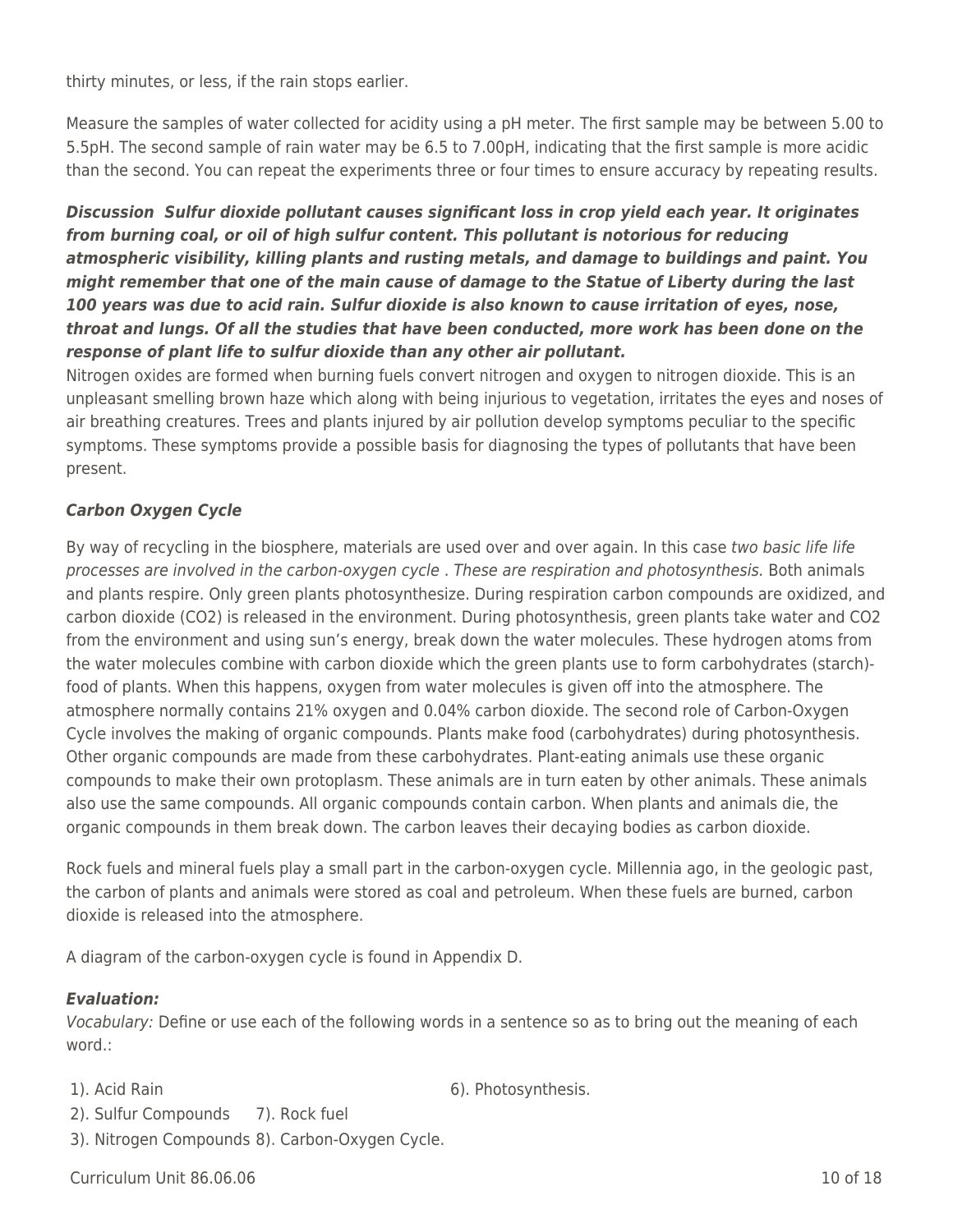4). pH 9). Millennia. 5). Fly ash. 2001 2012 10. Carbohydrate.

### *Questions:*

- 1). Explain how Acid Rain is caused.
- 2). List the various sources of pollutants that contribute to the formation of Acid Rain.
- 3). What biological effects are caused by the different types of pollutants?
- 4). Describe and explain with the aid of a diagram, carbon-oxygen cycle.
- 5). How can you control the various types of pollution?

6). How can you and your friends stop polluting the environment, your home, your class and your school?

(Think about soda bottles, beer cans, candy wraps, ice cream cups, straws, plastic spoons, papers, aluminum foils, plastics, matches, hamburger wraps, paper bags, sticks, paper cups, etc.)

## *Capsule Lesson No. 7*

### *Water Pollution*

#### *Pre-Test Questions*

- 1).What is the difference between Air Pollution and Water Pollution?
- 2). Can you think of any other forms of pollution?
- 3). What types of pollutants cause water pollution?

*Objective Ask the students to read the three page pamphlet published by the Department of Environmental Protection, 165 Capitol Ave., Hartford, CT 06106, entitled "1984 Housatonic River Fish Monitoring Study." It is a report on PCB levels in several species of fish from the Housatonic river.*

After reading the report, the students will be able to: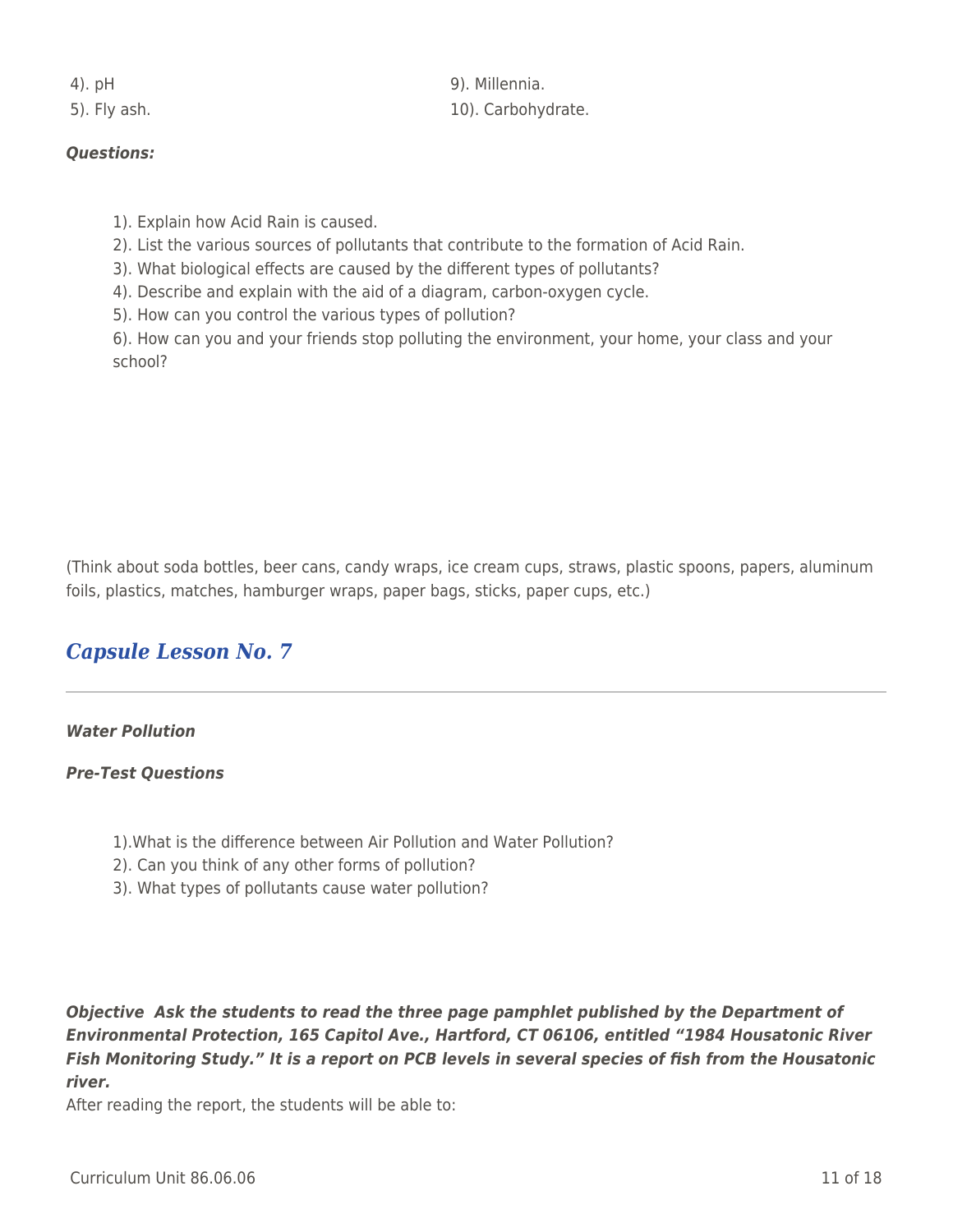1). Locate where Housatonic River is on a map of Connecticut:.

2). Explain what PCB is and the levels that are safe and unsafe:

3). Why the DEP and GE conducted this study:

4). What are the original sources of the PCBs that ended as pollutants in the Housatonic River:

5). The polychlorinated biphenyls are a family of stable and persistent chemical compounds

manufactured in the U.S. from 1929 to 1977. Are they manufactured after 1977?

- 6) locate and identify the places and types of fishes studied:
- 7). Explain what a Fish-Kill is.

### *Evaluation:*

Vocabulary: Use a good dictionary, encyclopedia or reference book from the library to define or use the following words in a sentence so as to bring out the full meaning of the word:

| 1) coolant   | 4) adhesives |
|--------------|--------------|
| 2) capacitor | $5)$ ppm     |

3) heat exchanger 6) acceptable level.

# *Capsule Lesson No. 8*

### *RADIOACTIVITY:*

#### *Objective After this activity, the students will be able to explain and describe:*

- 1) What radiation is;
- 2) What are the effects of radiation to biological organisms;
- 3) The sources and effects of radioactive pollution from commercial power plants;
- 4) The radioactive pollution from nuclear weapons production;
- 5) Radioactive pollution from nuclear warfare.

*Activity One of the simplest methods to detect radiation is the DIGI-CHECK Thermo foil. It is an*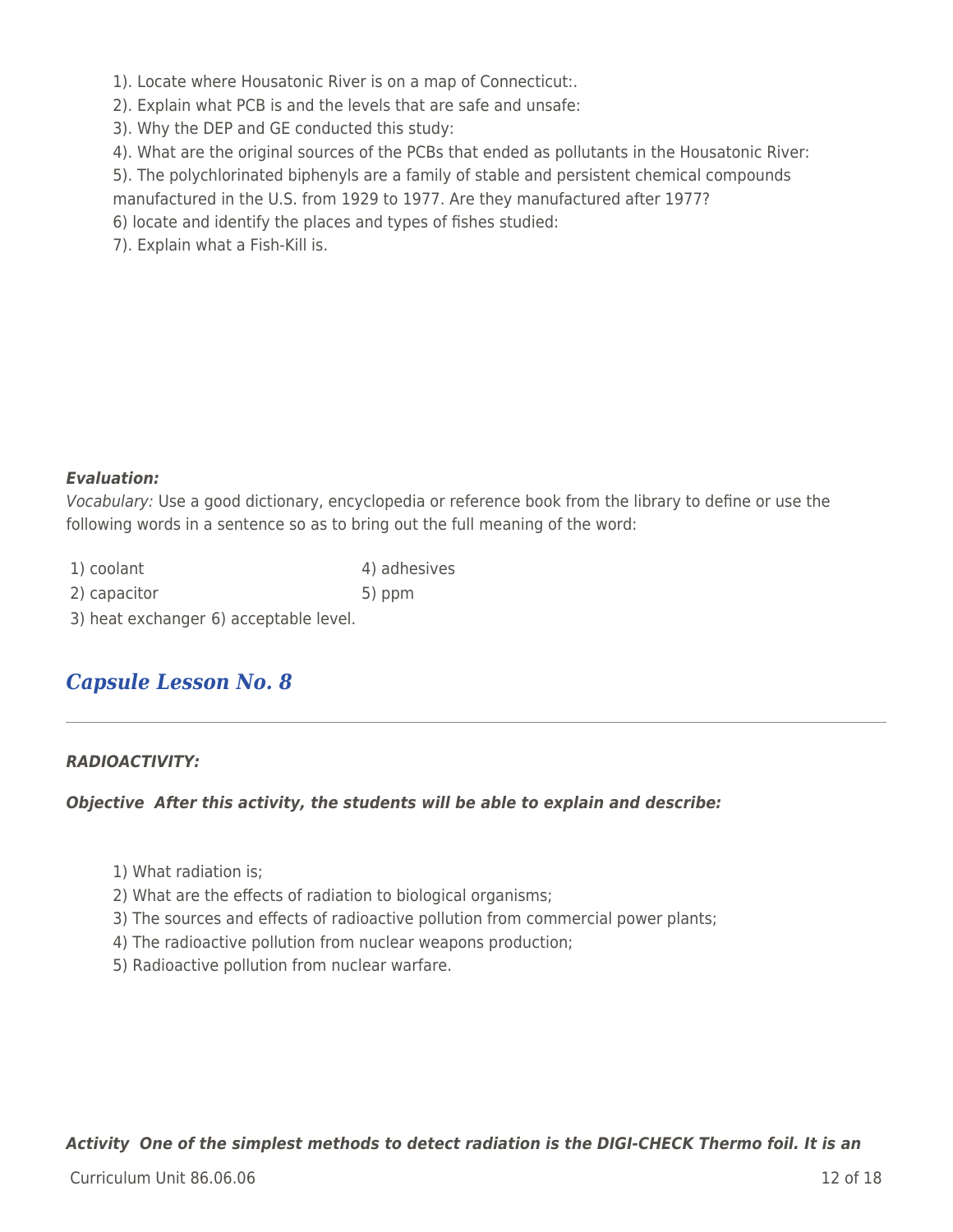## *extremely sensitive liquid crystal that reacts to minimal temperature fluctuations. It is based on scientific insight acquired during research into thermography, during early detection of breast cancer. The thermographic micro-Encapsulated Cholesteric Liquid Crystals (ECLC), disclose by discoloring indicating the presence of malignant tumor.*

The blood circulation at your finger tips is controlled by emotional stress, smoking, radiation and other physiological conditions. You can detect your thermal radiation by pressing your thumb on the foil of the plastic DIGI-CHECK for ten seconds. Your immediate level of blood circulation and your emotional condition will be represented by the color of the foil.

In an activated state, the crystals are dark colored. The color ranges from dark-brown to red, green, and blue the last color signifies that you are relaxed and have good circulation. If you have been smoking or very tired, the color would be dark-brown, showing the stressed and crucial condition.

The DIGI-CHECK is very inexpensive and can be obtained from Progressive Enterprises, 145, Elmdale Road, Canterbury, Connecticut 06331. An illustration of the DIGI-CHECK is

### *Discussion:*

### Radioactive Effects on Biological Organisms:

Radioactive substances emit either nuclear particles which consist of alpha or beta particles or pure energy radiation like X-rays and Y-rays (gamma rays). These energetic waves cause damage to human tissue when exposed. While travelling through the tissues, these rays rip electrons from the molecules and atoms. This phenomenon leaves the atom and molecules "ionized" or charged electrically. These ionized particles and the ejected electrons can cause death or damage to cells and cell components.

The severity and type of damage depends on what and where the waves strike, the amount of radiation, the exposure time, and the sensitivity of the struck cell.

In living things, (animals and plants), cells form organs, organs form systems and systems comprise the whole body. Radiation damages or kills cells. If most of the cells die, the organ which is made up of these cells will die. (lung, liver, kidney, brain, mammary gland(breast) etc.) If the important organs die (ex. heart, lungs, brain etc) the system dies and the whole organism dies. So it is evident to note that the ultimate consequence of radiation is death .

Radiation is measured in *rems.* The lethal dose of radiation when exposed to the whole body is in excess of 1000 rems over a brief period(minutes or hours as it happened in *Hiroshima* and Nagasaki, bombings. Even a dose of 500 rems will cause death, if delivered to the whole body at one time., at least in 50% of the cases. Below 500 rems to 100 rems, radiation sickness occurs and some patients will die eventually. At radiations below lOO the effects and consequences are very difficult to detect or predict. In most lower radiation exposures it is mostly cell damage and not cell death. But the damaged cells may replicate and multiply causing complications. It also depends on the sensitivity of the cell. In an ordinary cell tissue like flesh or bone, the damage caused is called "somatic" damage. The most feared somatic damage is the blood cancer or leukemia. If the reproductive cell (testes, sperm, ovum etc.) is damaged, then mutation can be caused and this damage is passed on to future generations. Even doses of one rem can cause mutations depending on the latency period and the time between exposure and effect is long.

Radiation Pollution from Commercial Plants: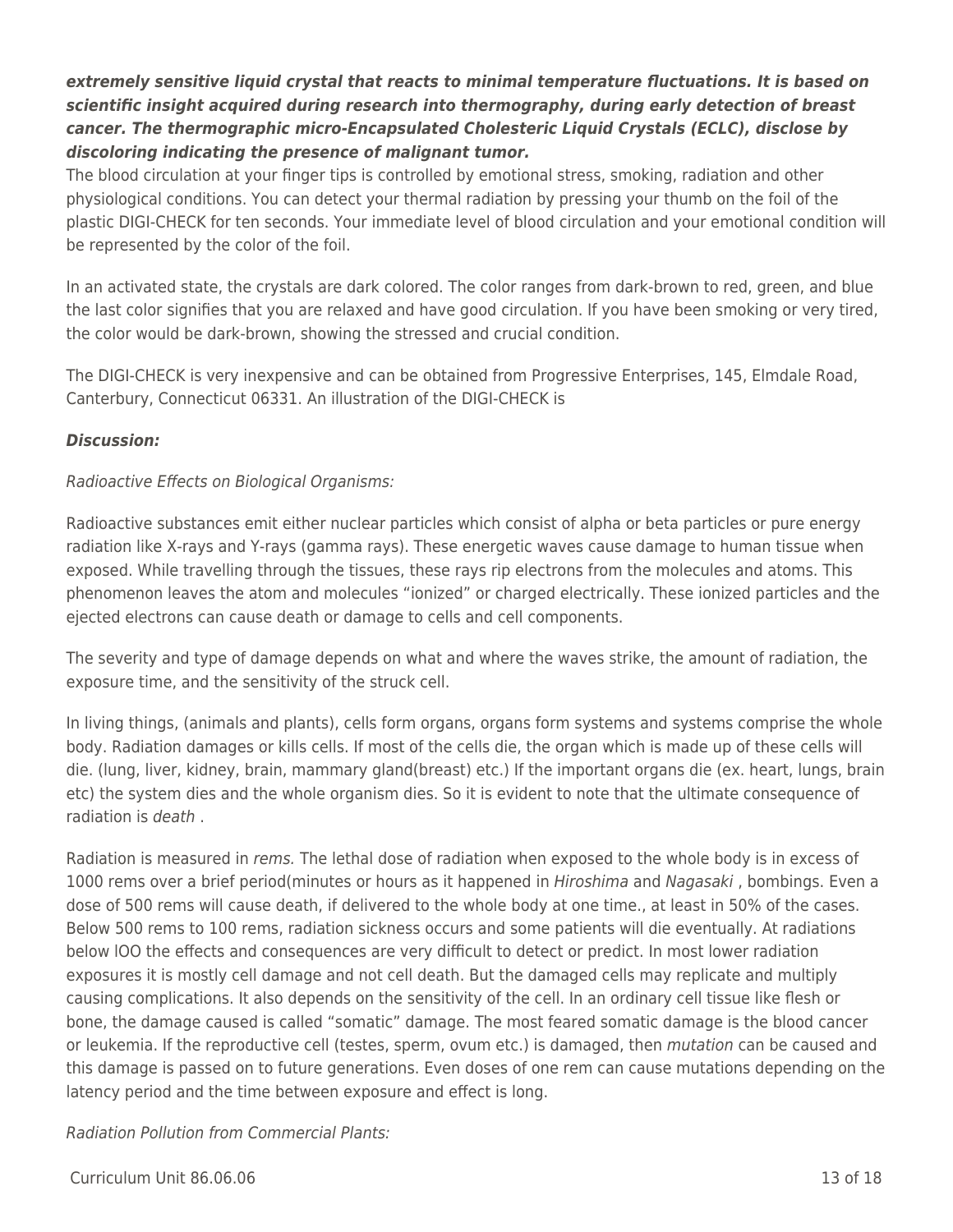Nuclear power plants use uranium 235 fuel in the reactor where it fissions and generates heat which is used to produce electricity. The fission products gradually accumulate and thereby affect the chain reaction. The spent fuel is then removed and stored under water in large pools near the reactor site.

Other types of radioactive wastes from nuclear reactors are fission product gases (krypton, xenon), filter media left over from treating contaminated cooling and cleaning water, other solid wastes like cleaning paper and protective clothing.

The most serious, health hazard from nuclear wastes is the *uranium mill tailings*. These mill tailings are residues obtained when uranium ore is crushed, ground and chemically processed to produce a compound U308 known as " yellow cake ". This operation releases small amounts of radon gas and uranium dust. During the refining process the finely ground tailings are suspended in water. The water gradually seeps and evaporates leaving a dry pile containing radium which decays into radon and other isotopes. The yellow cake conversion produces sludge and other wastes which includes some gas, but mainly radium, some uranium and thorium.

Every one must be aware of the "Three Mile Island" accident, on March 28, 1979, that should not have happened. Human errors, leaks, management problems, proper training and safety valves should be taken care of so that such accidents do not happen in the future. The Chernobyl accident in Russia that happened in 1986 is the worst kind that has ever happened in human history.

### Radiation Pollution from Nuclear Weapon Production:

Radioactive wastes from military-related operations producing weapon materials such as tritium and plutonium do also concern many environmentalists. These types of plants have been in operation for more than thirty years. Most of the high-level radioactive wastes are produced as nitric acid solutions of fission products and transuranics.

To store these wastes, large stainless steel tanks are needed. To simplify this costly, storage problems, first they have to be neutralized with sodium hydroxide to permit storage in ordinary steel tanks. Secondly, the dissolved radioactive materials are precipitated and the water was evaporated from the liquid mixtures to reduce the storage volume. As a result of these operations high level radioactive wastes which are in storage now are composed of damp crystallized salt, sludge, and other solutions with a total volume of twenty million gallons.

In operations where there is low level radioactive wastes, contaminated equipment, hardware like valves, pipes, reactor fittings, tanks, pumps, contaminated oil, mercury, cloth, papers and plastics, are buried in shallow-earth burial grounds on the plant site 2O' wide and 2O' deep, well above the mean water table depth of 45'. Some of the wastes are packaged in concrete materials. The solid waste area is monitored by a system of wells and boreholes. On the basis of volume, military wastes are much larger than commercial wastes because the military wastes are in aqueous form and the latter is in the form of spent fuel. Other forms of radioactive wastes come from military-related operations like plutonium production, nuclear detonations, naval reactors, submarine production,missiles and other defence weapons.

### Radiation Pollution from Nuclear Warfare:

Albert Einstein once said that the unleashed power of the atom has changed everything except our way of thinking. There are many concerned people who fear that one nuclear war will put us back to the stone age

### Curriculum Unit 86.06.06 14 of 18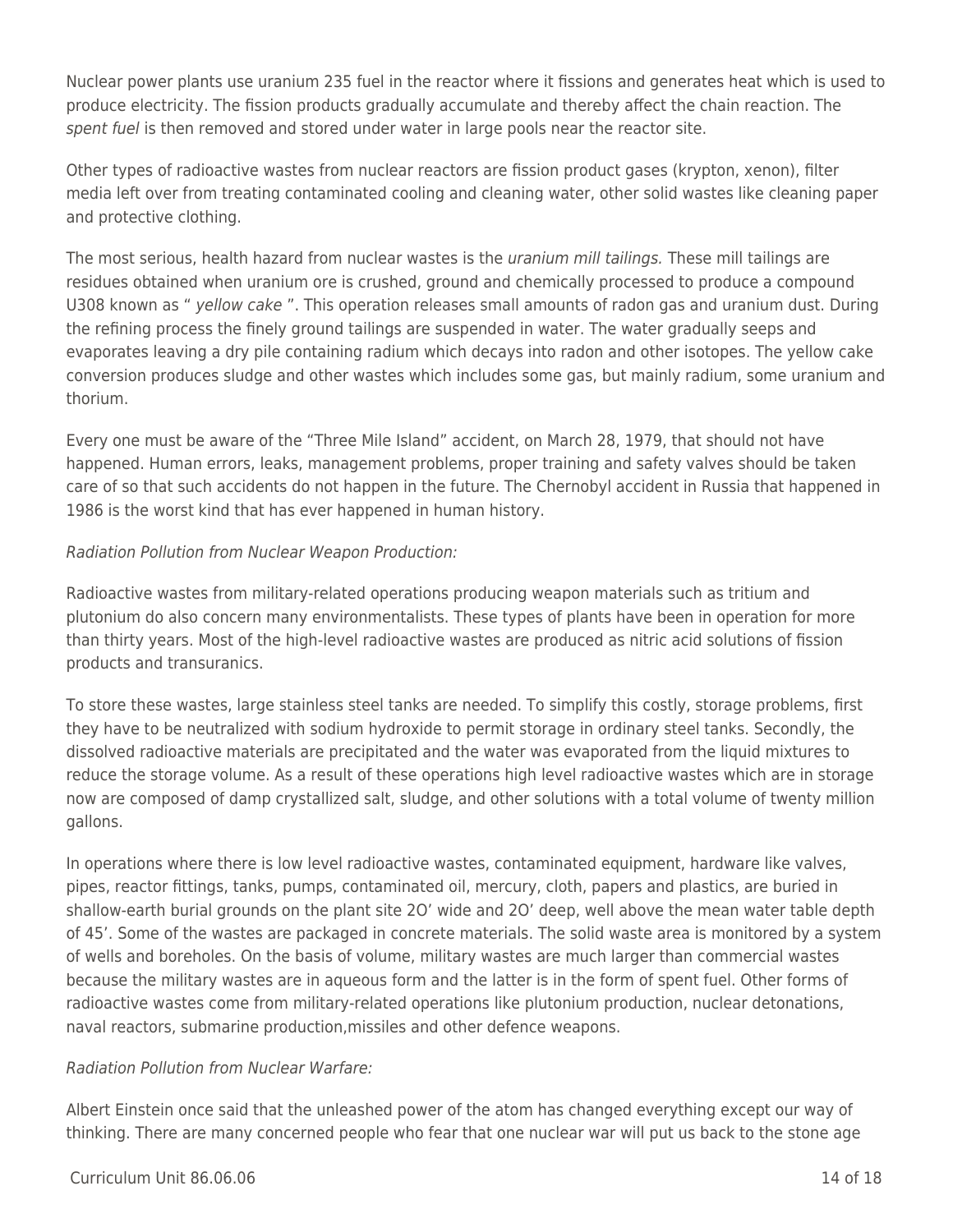and you have no second chance to correct the mistake. They go all the way out to exhibit and inform people about the effects and dangers of nuclear war, and to arouse the public to assess the value of a growing nuclear arsenal as the basis of our security. We are the most powerful nation in the world, yet we can be destroyed with less than 30 minutes warning; so can the Russians. Either we have to learn to live with the Russians or we will both die at about the same time.

When the atom bombs were dropped at Hiroshima and Nagasaki on August 6, & 9, 1945, the complete destruction of the two cities was caused by light and heat which ignited everything combustible, followed by shattering shock wave. Then numerous fires raged out of control raising air temperature to about 2000 degrees fahrenheit. The thermal effects of nuclear explosions are very drastic and very destructive. A nuclear explosion releases enormous energy within a millionth of a second. The temperature rises to 15-20,000 times that of the temperature of the sun's surface. The fire ball that touches the ground evaporates everything including concrete, steel and rock. There are many burned victims from those bomb blasts who are living today after having plastic surgery.

People may receive doses to the whole body from penetrating radiation, or to specific internal organs from drinking water or eating food which is contaminated from fallout or by breathing contaminated air. During the Bikini bomb test on March 3lst, 1954, a girl had beta-particle burns, twenty nine days after the fallout, even though she was 100 miles away from the bomb blast. When genetic cells from the reproductive system are damaged, mutation or cancer may result and affect many generations to come.

### *Evaluation:*

Vocabulary: Pick out the important vocabulary words, list them down, and write a sentence that brings out the full meaning of the word.

#### *Questions*

- 1). What are the various radioactive effects on biological organisms?
- 2). What are the units by which radiation is measured?
- 3) What do you think is the most serious form of radiation?
- 4) List the different types of radiation pollution from commercial power plants.

5) Write a report of "the three mile island" and "the Chernobyl incident". You can ask the librarian to help you find the proper references. Suggest your own solutions to prevent such accidents in the future.

6) What are the dangers of nuclear war?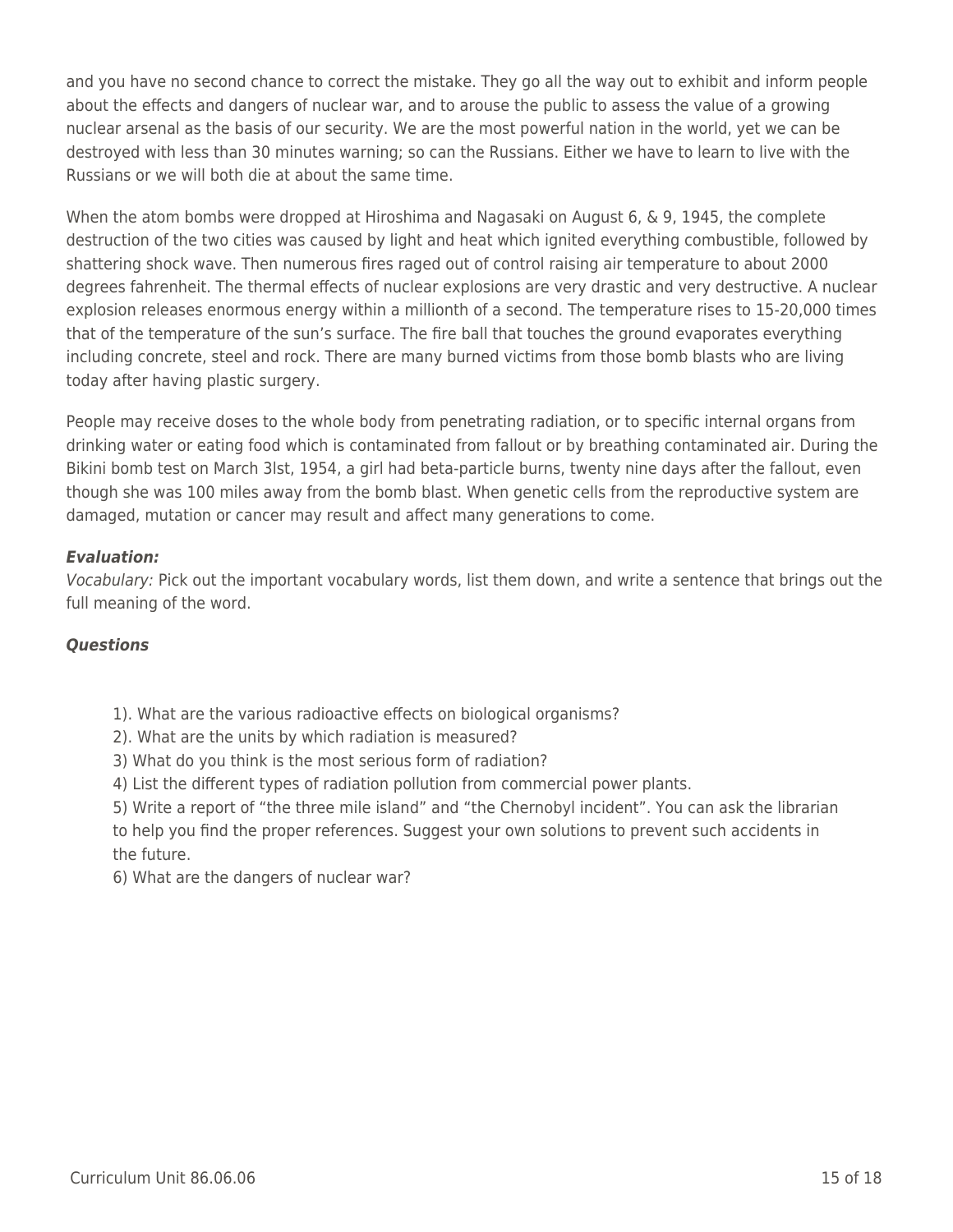## **APPENDIX A.**

Model of HUman Lungs (figure available in print form)

## **APPENDIX B**

MEASURING TIDAL VOLUME-LUNG CAPACITY (figure available in print form)

## **APPENDIX C**

Air Pollution Crossword Puzzle:

Circle the following words in this puzzle. The words are located either down, across or diagonally.

1) Alpha 7) Radiation 13) Oil 2) Beta 8) Detector 14) Ozone 3) Gamma 9) Fusion 15) Solar 4) Pollution 10) Rain 16) Carbon 5) Fission 11) Acid 17) 0xygen. 6) BTU 12) Coal (figure available in print form)

## **APPENDIX D.**

CARBON-OXYGEN CYCLE: (figure available in print form)

# **APPENDIX E**

Shown below is an illustration of DIGI-CHECK card

which has a foil of thermographic micro-encapsulated cholesteric liquid crystals.

(figure available in print form)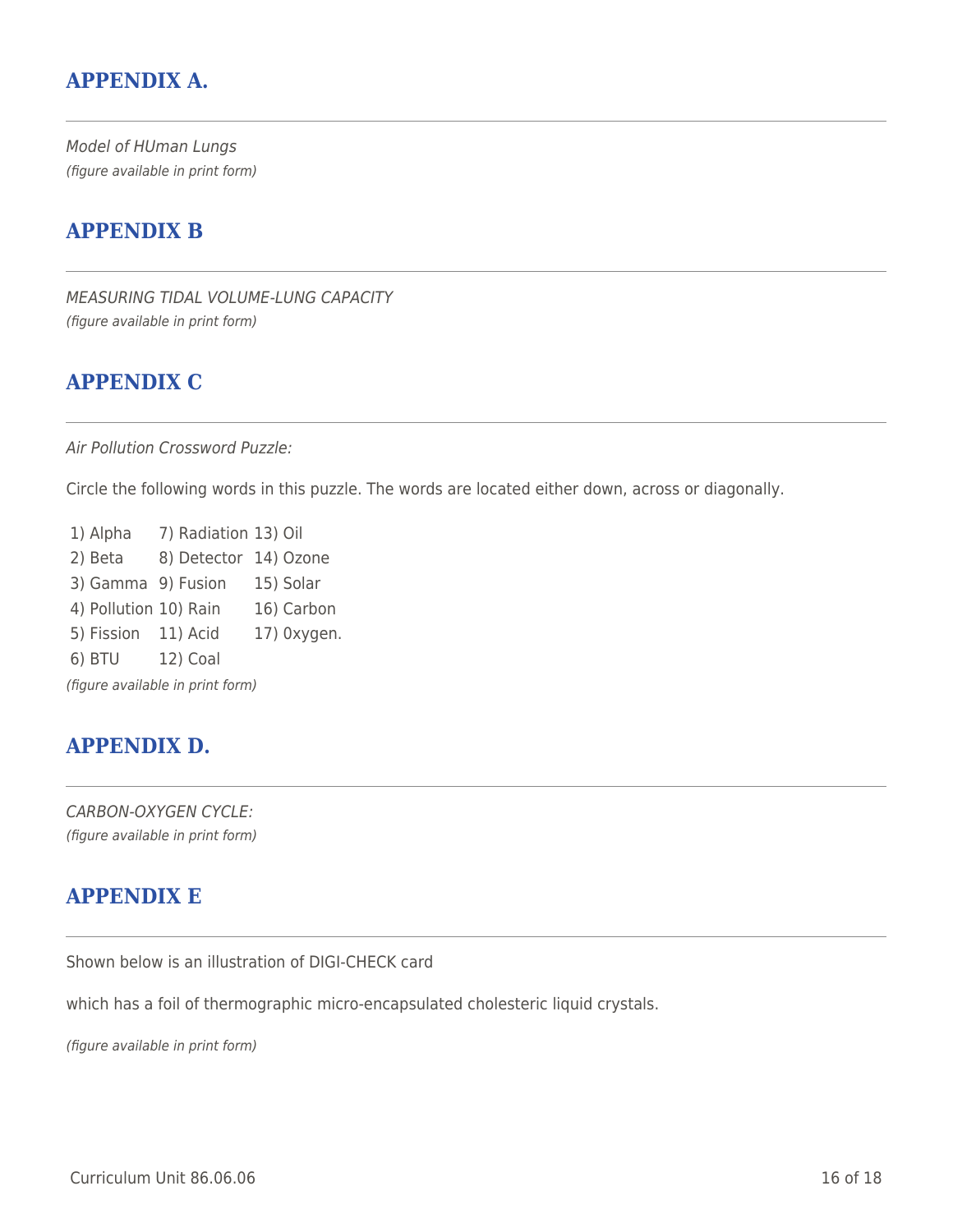## **APPENDIX F**

Air Pollution Effects on the Human Body: (figure available in print form) Air Pollution can be a contributing factor to chronic bronchitis, emphysema, and lung cancer. It can also increase the discomfort of those suffering from allergies the common cold, pneumonia, and bronchial asthma.

The major pollutants of air pollution are: 1) Sulfur oxide, 2) Nitrogen oxide, 3) Hydrocarbons, 4) Particulates, 5) Photochemical smog, 6) Carbon monoxide, 7) Metals, 8) Fluorides and 9) Radioactivity.

## **ANNOTATED BIBLIOGRAPHY**

1). B1oom, B. S.; Taxonomy of Educational Objectives Handbook-1; Cognitive Domain (1956), David McKay Co., New York. 207 pages along with Kratwohl; Affective Domain, Handbook-II.

Surveys the classification of educational goals and objectives, evaluations etc., by a committee of college and university examiners.

2). Connecticut Department of Environmental Protection, 1984 Housatonic River Fish Monitoring Study, Hartford,CT.

Gives a report on PCB levels in several species of fish from the Housatonic River. This study was conducted under an agreement with General Electric and Dept. of Environmental Protection.

3). Cotton, A., Lynch, L; Chemistry-An Investigative Approach (1970), Houghton Mifflin, New York.

Gives a good handle on how to teach chemistry with interesting experiments that call for investigation with inquisitive mind.

4). Joseph, A., Brandwein, P. F., Morholt, E., Castka, J. A. A Source Book of Physical Sciences; Harcourt,Brace & World Inc., New York.

Contains ample resources, experiments and capsule lessons and different interesting ways to get started in class.

5). Massen, J. B.; Effects and Dangers of Nuclear War (1978), Daly City, CA.

A good educational exhibit outlaying the facts of Hiroshima & Nagasaki bombings and Bikini Island bomb explosions. It also gives the tragic effects of thermo nuclear scars in both lives and properties.

6). Mayer, W. V., Biology Teachers' Handbook (1978), John Wiley & Sons, New York.

Gives useful hints for teaching biology.

7). Miller, J. E., The Green house Effect, Encyclopedia Americana.

Gives a concise, informative description of the role of trapped warm air in solar houses and how CO2 and water vapor act as a barrier so that infra red rays cannot escape through glass or plastic windows.

8). Morholt, E., Brandein, P. & Joseph, A.; A Source Book of Biological Sciences (1966), Harcourt, Brace & Jovanovich New York.

A handy, reference book with several techniques, procedures, demonstrations, projects, investigations and suggestions for readings

Curriculum Unit 86.06.06 17 of 18